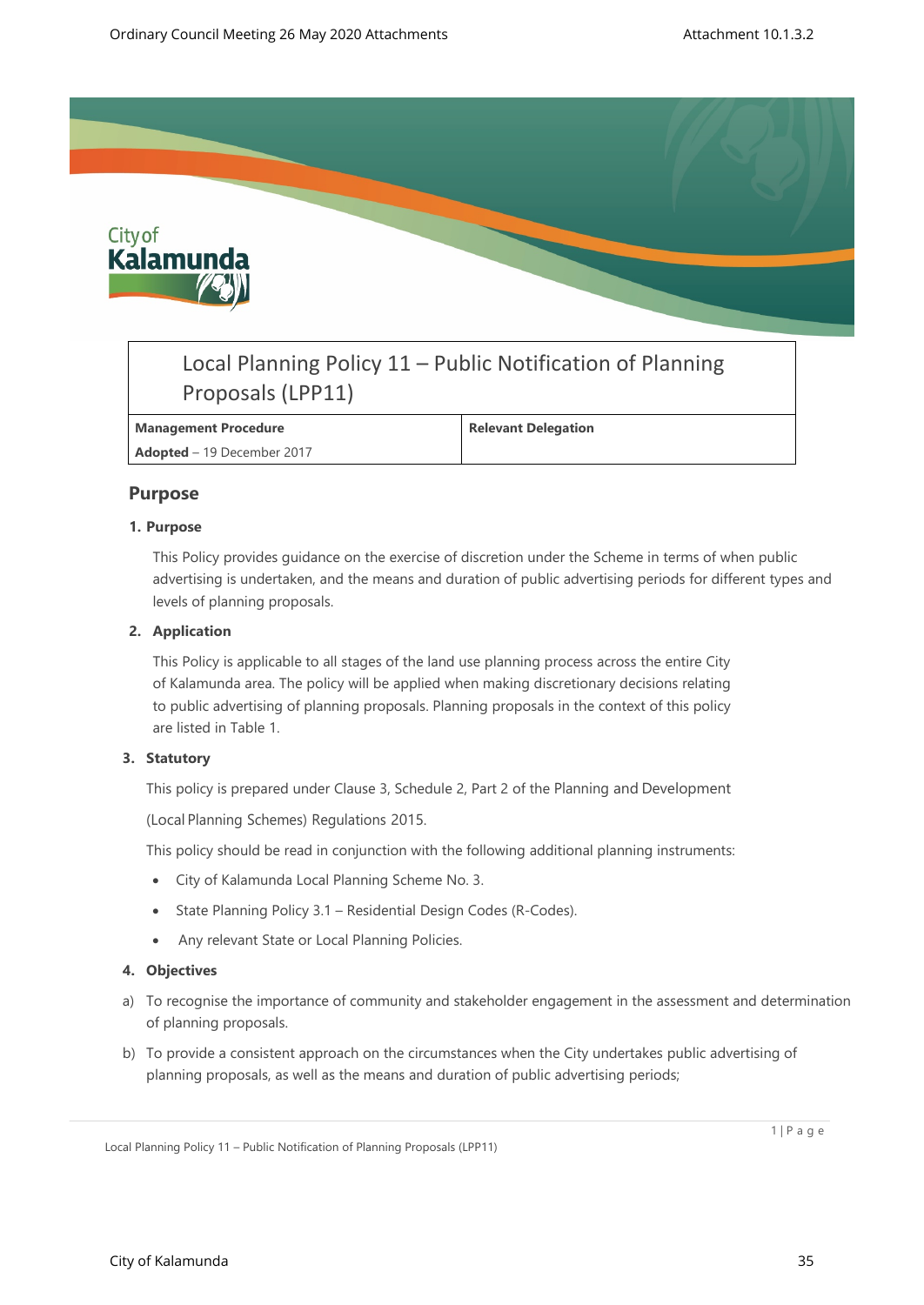

- c) To recognise not all planning proposals should be advertised in the same manner, and that discretion should be applied on a case by case basis given the varying significance, scale and nature of proposals received by the City;
- d) To recognise the balance between the need for the community to be informed of, and have reasonable opportunity to provide input into planning proposals and the timely and accurate determination of planning proposals;
- e) Within the operative statutory framework, to achieve an appropriate balance between the community's reasonable expectations and the applicants' development entitlements; and
- f) To encourage a practical administrative process of public advertising for planning proposals.

# **5. Structure**

| Purpose:           | Outlines the application and purpose of the policy.                        |
|--------------------|----------------------------------------------------------------------------|
| Policy Statement:  | Provides quidance on public notification requirements, including duration. |
| Explanatory Notes: | Definitions and further explanation of terms used.                         |

# **Policy Statement**

# **6. Advertising Timeframes and Method**

6.1 In addition to the requirements of the Planning and Development (Local Planning Schemes) Regulations 2015, Local Planning Scheme No. 3, Residential Design Codes (R- Codes) and any relevant Local Planning Policy, advertising of planning proposals shall generally be undertaken in accordance with the minimum timeframes and methods stipulated in Table 1 of this policy.

## 6.2 *Duration of Public Advertising*

The duration of advertising is will be in accordance with Table 1 of this policy at the discretion of the Director Development Services.

The commencement date for servicing of notice of the planning proposal is deemed to be one day after the date shown on the letters that are sent to owners and occupiers by the City. Submissions will close at 5pm on the date shown on the advertising material relating to the application. Where submissions are received after this date, staff will make every reasonable effort to make Council aware of submissions received after closure of the notice period.

## 6.3 *Holiday Periods*

An additional 14 days will be added to any notice period prescribed under this Policy where any part of the notification period falls within the following holiday periods:

- a) Between 15 December and 15 January; and
- b) Between one (1) week prior to, and one (1) week after, Easter Sunday.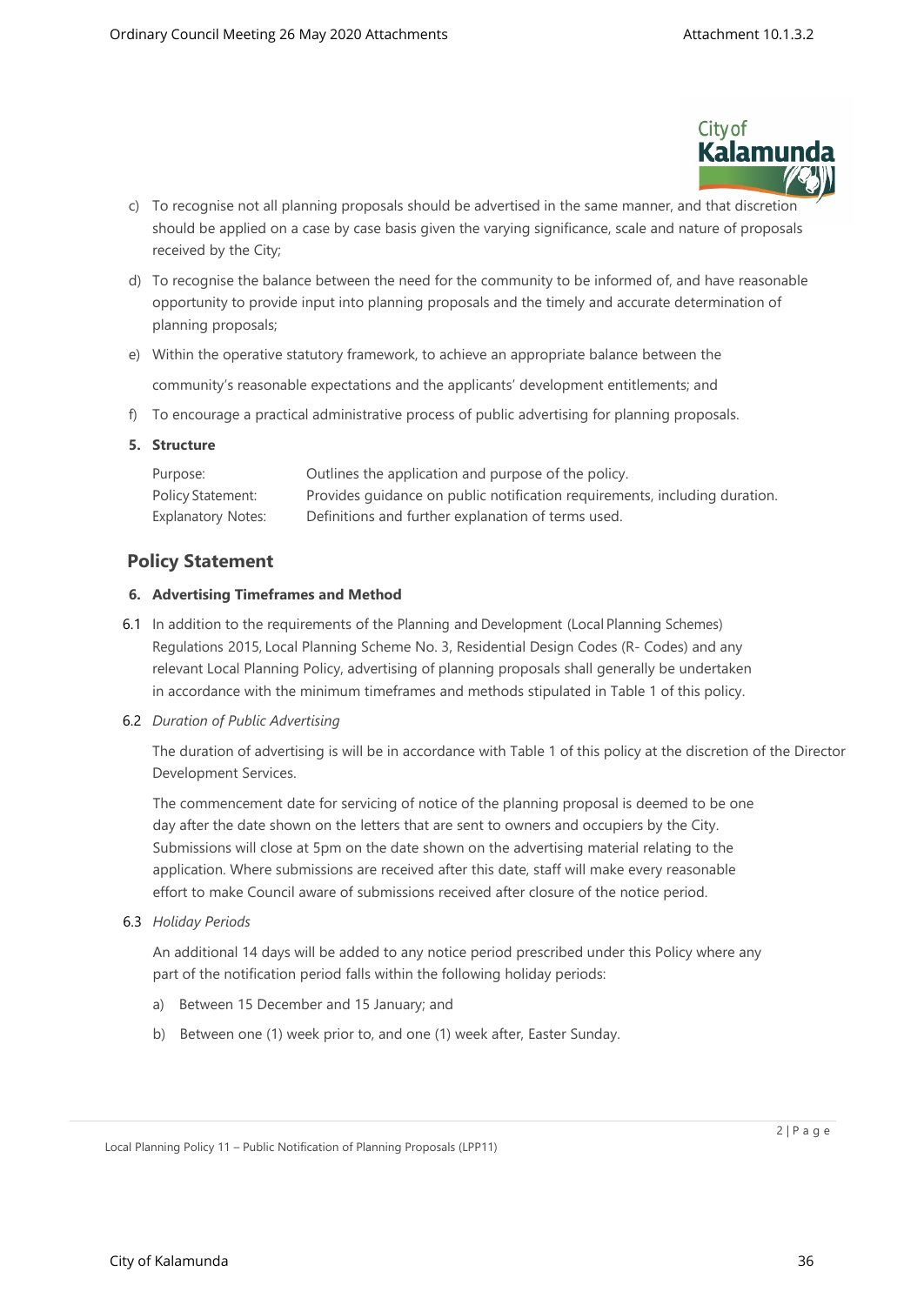

# 6.4 *Letters*

The City will send letters to all landowners and occupiers affected by a planning proposal as required in this policy.

# 6.5 *Community Information Session*

Where a community information session is recommended by Table 1, it will be held during the public consultation period with invitations extended to Elected Members, surrounding neighbours (as per Table 1 below) and the applicant. The purpose of an information session is for the City's planning staff to assist the public in interpreting the plans for the proposal that will be on display and answer any questions. These sessions are informal and give the community the opportunity to interact with planning staff on a one-on-one basis.

6.6 *Preliminary advertising Local Planning* 

The City may, depending on the nature of the proposed amendment, undertake preliminary advertising to affected residents and government agencies for a period of 28 days prior to Council giving formal consideration to the proposed amendment for the purpose of formal advertising.

# **7. Advertising Distance**

- 7.1 For the purposes of sending letters to owners and occupiers affected by a planning proposal for a district, local or activity centre structure plan, Scheme amendment, local development plan, or significant development application, all properties within the subject area, plus those properties within a distance of 100 metres for urban and commercial zoned land, and 300 metres for rural zoned land, of the boundary of the subject area be included. In zones with larger lots, or where there is a clear transport or activity corridor that leads to the subject area, this distance may be increased at the discretion of the City.
- 7.2 Where separation distances or buffers are identified/recommended for a planning proposal under a State Planning Policy or Environmental Protection Policy/Guidance Statement, the advertising distance shall be consistent with the buffer/separation distance recommended within those documents.

 Where the City is considering a standard development application under the Local Planning Scheme and discretion is primarily being applied to the use of the land, advertising is required to landowners and occupiers of all abutting properties (those sharing any common boundary), and including directly and diagonally opposite or those separated by a road, right of way, private access way or pedestrian access way (for examples, refer to figure 1 below). Where the standard development application primarily relates to works and a variation or design principle assessment is being considered, advertising should be undertaken with the landowner specifically affected by the particular variation(s) under the Scheme.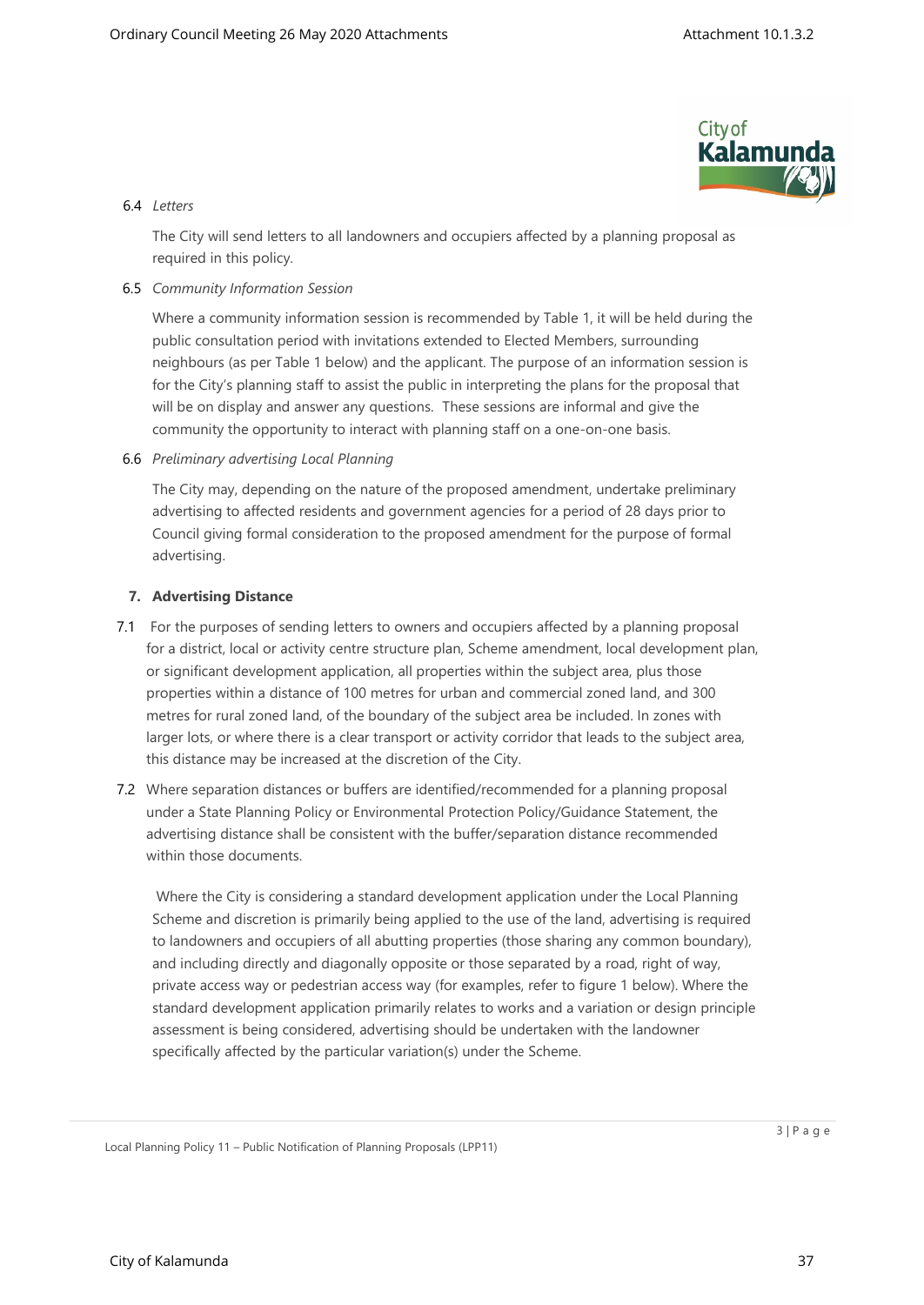

7.3 Where a Local Planning Strategy, structure plan, scheme amendment or local planning policy affects a large or indistinct geographical area in the City, it may not be feasible to write letters to all owners and occupiers affected by the proposal. The City will however make all reasonable endeavours to communicate with affected owners and occupiers using other methods.

# Figure 1





Rootd

# **8. Development Application Advertising**

# **8.1 Advertising under the Local Planning Scheme No.3**

The following types of applications will be generally advertised in accordance with the 'Standard Development Application – Scheme Advertising' row in Table 1 of this policy:

- The use is identified as an 'A' (advertise) use under the zoning table of the Scheme.
- The use is not specifically referred to in the zoning table of the Scheme.
- The proposal is deemed to be a non-conforming land use.
- Proposes a variation to a development requirement under the Scheme.

Notwithstanding the above, the City may elect to undertake advertising for a use that is identified as a 'D' (discretionary) under the zoning table of the Scheme, where in the opinion of the City, the use will have the potential to unduly impact on neighbouring landowners.

# **8.2 Residential Design Codes**

This Policy does not interfere with the principles of consultation prescribed under State Planning Policy 3.1: Residential Design Codes (R-Codes). Where a development application proposes a design principle assessment under the R-Codes, it will be advertised to only those landowners, which in the opinion of the City are likely to be directly affected. In this respect, there are instances where advertising will not be undertaken given a design principle assessment is a matter of technical opinion and will not adversely impact an adjoining residential property owner.

Advertising is not required to be undertaken by the City where an applicant undertakes their own advertising after first confirming with the City the relevant affected landowners, and submit evidence to the City of the following:

Local Planning Policy 11 – Public Notification of Planning Proposals (LPP11)

 $4 | P a q e$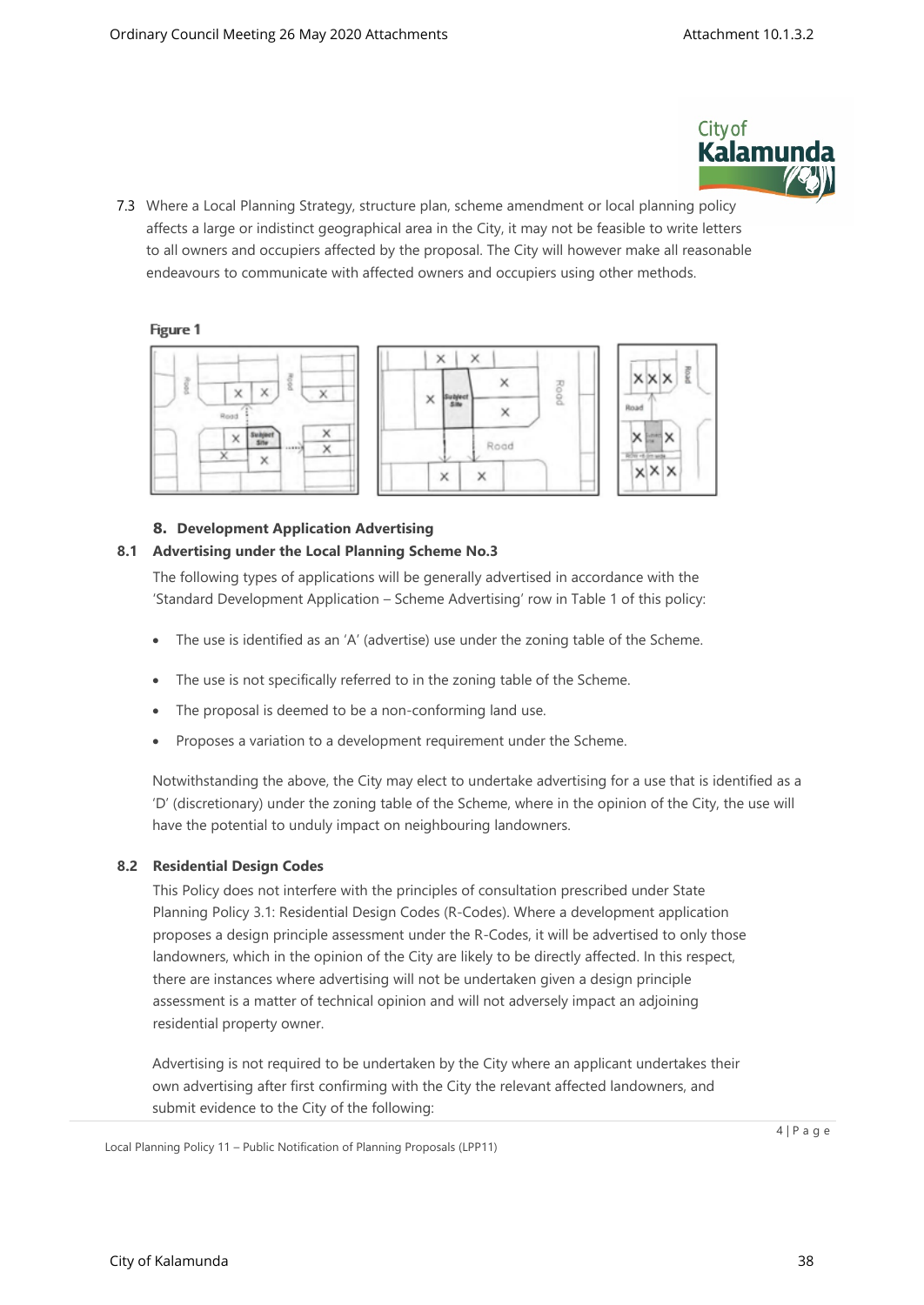

- a) A statement detailing the site address and nature of the proposal;
- b) A site plan, floor plan and elevations of the proposal;
- c) Specific information identifying the part of the proposed development that does not meet the deemed-to-comply requirements of the R-Codes; and
- d) The full name and contact details of the owners, a statement indicating no objection to the proposal, and signatures from all owners affected by the proposal on all of the abovementioned documents.

# **9. Significant Development Applications**

Significant development applications are applications which are determined by the City to be of significant planning interest to the community. At the discretion of the Director Development or the Manager Approval Services, a development may be deemed to be significant where one or more of the following criteria apply:

- a) Residential development that comprises ten (10) or more dwellings;
- b) Development that is greater than 10 metres in height (excluding Industrial development);
- c) Commercial or Industrial development directly abutting land used for residential purposes;
- d) Development that in the opinion of the City will have a significant impact upon the significance of a Heritage Place;
- e) The planning proposal will likely result in a significant adverse amenity impact on the community by virtue of traffic, noise, dust, odour vibration, or other impacts.
- f) Development that qualifies for determination by the Joint Development Assessment Panel; or
- g) Development not referred to in items 1 through 6 above but which, in the opinion of the Manager Approval Services is:
	- i. Of a complex or contentious nature;
	- ii. Likely to be of significant interest to the community;
	- iii. Has urban design, streetscape, building bulk, scale or design impacts;
	- iv. Is located on a prominent or significant site;
	- v. Involves unusual or unconventional design elements; or
	- vi. Is likely to benefit from DRP consideration.

# **10. Amendment to Structure Plans**

- 10.1 Advertising will not be required where a planning proposal incorporates an amendment to an approved structure plan that does not:
	- a) materially alter the purpose and intent of a structure plan;
	- b) change the intended lot/dwelling yield by more than 10%;
	- c) adversely impact on the amenity of adjoining.
	- d) restrict the use and development of adjoining land; and
	- e) Significantly impact on infrastructure provision or impact on the environment.

## **11. Request to change Public Advertising Periods**

Local Planning Policy 11 – Public Notification of Planning Proposals (LPP11)

 $5 | P a q e$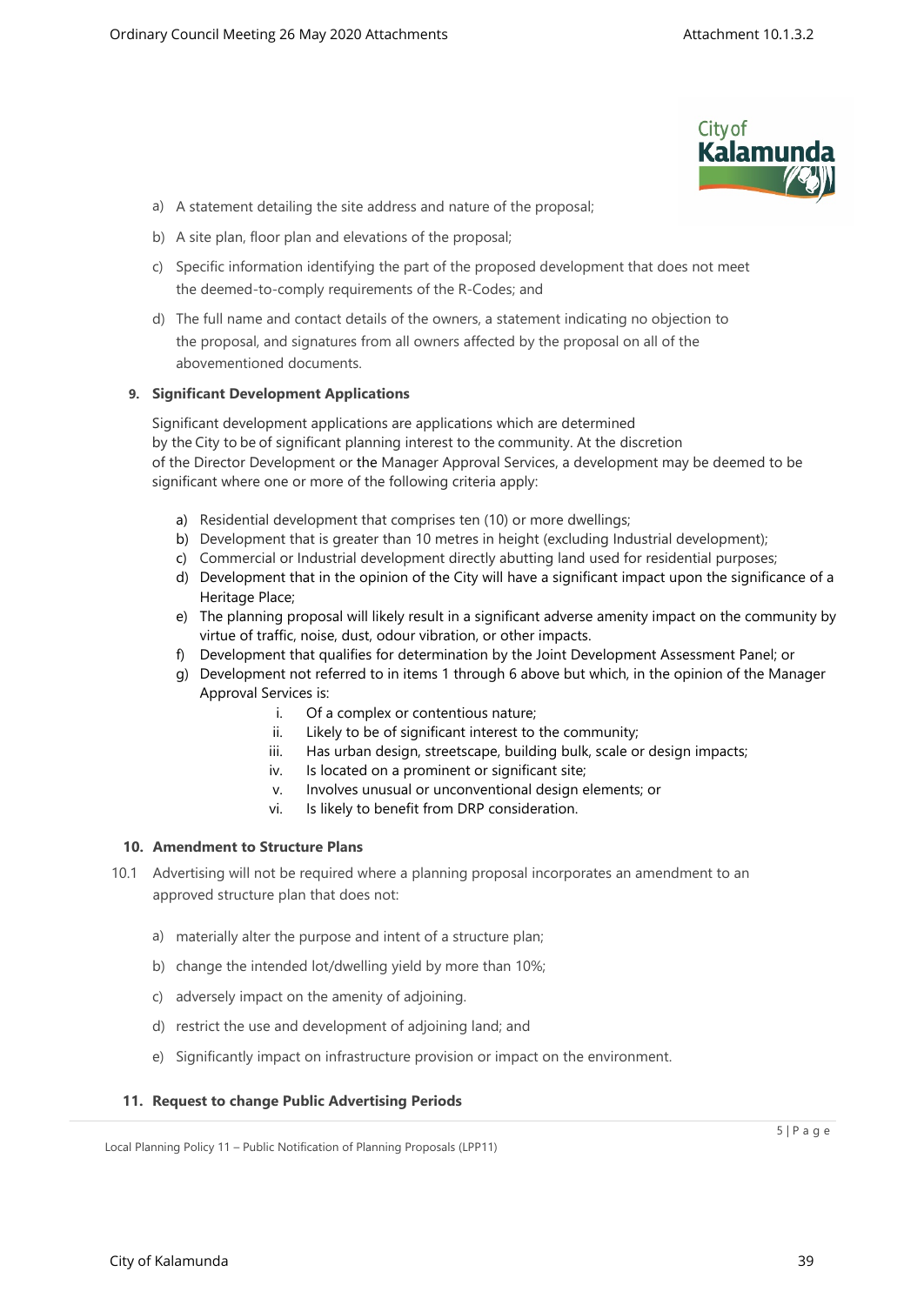

11.1 Planning proposals are usually required to be processed within target timeframes, however there may be circumstances where submissions are received after the closing dates of the advertising period. In these cases, the City will consider requests for extensions to the advertising period prescribed in this Policy based on the individual reasons and merit of the request and how this may affect processing timeframes.

# **12 Availability of Documents**

.

12.1 All plans and documents forming part of the proposal shall be made available for public viewing and access during the public advertising period of that proposal. The completion of the Application for Development Approval form and the City's Development Application Checklist will be taken as agreement for the plans and/or documents to be included on the City's social media platform website, unless advised otherwise by the applicant.

## **13 Form of Submissions**

- 13.1 Submissions must be in writing, either by letter or electronically via email and signed by, and include the address, phone number and email address of, the author of the submission.
- 13.2 Submissions that are not legible or, in the opinion of the City, contain content that is deemed to be not relevant to the matter being considered, or that contain inappropriate or defamatory content will not be accepted by the City.
- 13.3 If the text of a submission is to be included in the report, the author's personal details will not be identified.
- 13.4 Where an interested party does not respond to an invitation to make a submission on a planning proposal, Council will not view this as necessarily signifying no objection to that proposal.

## **14 Submissions Reported to Council**

14.1 Officer reports to Council will include a summary of the issues raised in any of the submissions received as part of the consultation process. If the text of a submission is to be included in the report, the author's personal details will not be identified. Full copies of submissions will be made available to Elected Members as a confidential attachment but will not be available to members of the public unless required by law.

## **15 Opportunity for applicant to respond to submissions**

15.1 The City will give a summary of written submissions to the applicant to provide the applicant the opportunity to respond to issues raised in any submissions where necessary. Personal details of submitters will not be provided to the applicant.

## **16 Council Meetings**

Local Planning Policy 11 – Public Notification of Planning Proposals (LPP11)

 $6 | P a q e$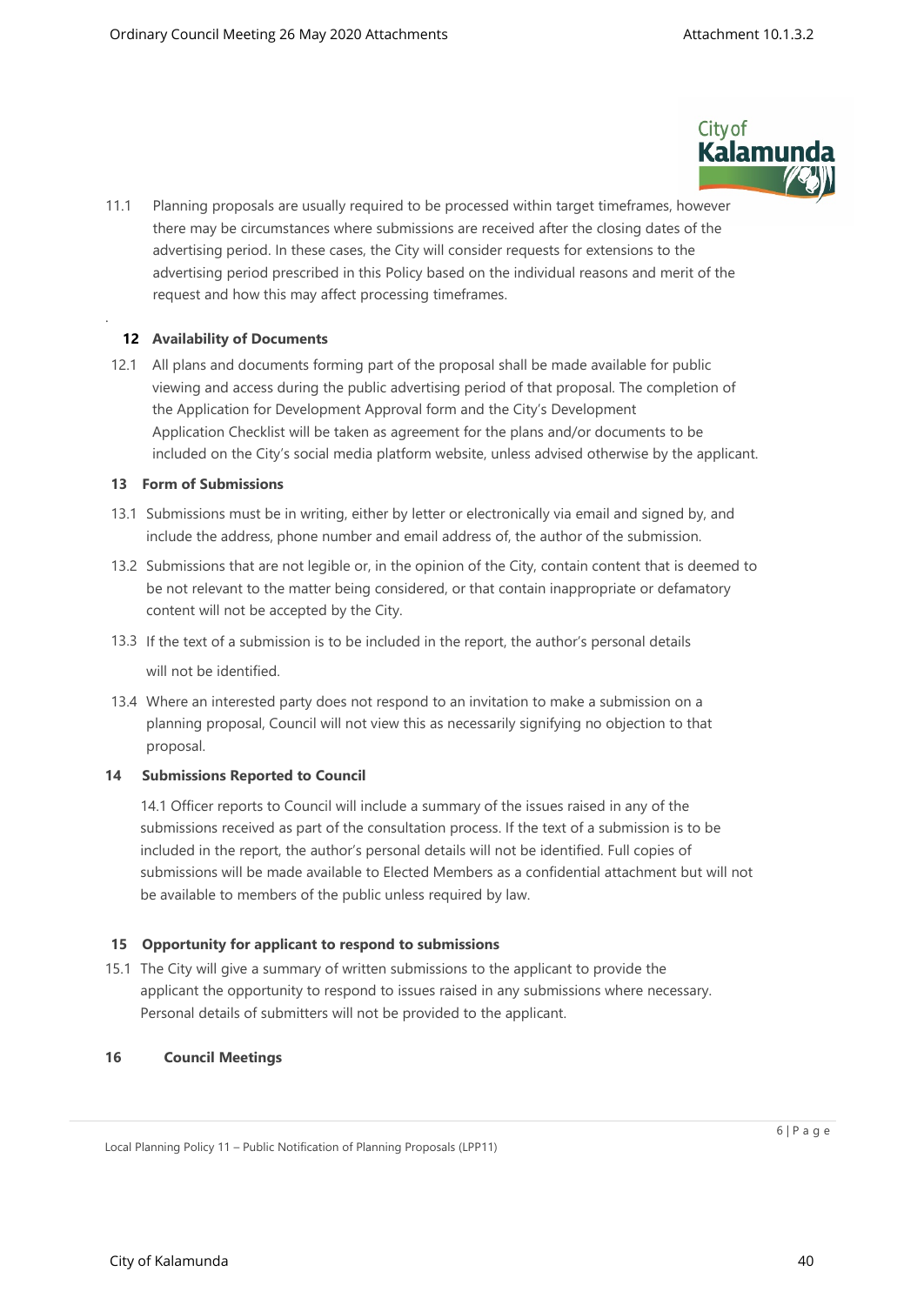

- 16.1 Where a planning proposal is scheduled to be considered at a Committee or Council meeting, the applicant, owner and all authors of written submissions will be advised of the date and time of the Committee/Council meeting.
- 16.2 The applicant, owner and all persons who made a public submission will be advised of the decision of Council in the form of a written notification following the decision.

# **17 Additional public notice of proposal previously advertised**

- 17.1 Where a planning proposal is subsequently modified to its final determination, contrary to the comments received; or
- 17.2 Where an application to amend an existing planning approval is received under clause 8.3 of the Scheme and the proposal is determined to require advertising, additional public advertising may be undertaken.

# **18 Variations to this Policy**

18.1 The Council or the City may, where it is of the opinion that reasonable opportunity has not been provided to the community to comment on a proposal, determine that the provisions of this policy be varied and may substitute such other provisions as it considers necessary for the particular proposal.

| <b>Related Local Law</b> | Nil                                                                |                                                 |  |  |  |  |  |
|--------------------------|--------------------------------------------------------------------|-------------------------------------------------|--|--|--|--|--|
| <b>Related Budget</b>    |                                                                    |                                                 |  |  |  |  |  |
| <b>Schedule</b>          |                                                                    |                                                 |  |  |  |  |  |
| Legislation              | Planning and Development (Local Planning Schemes) Regulations 2015 |                                                 |  |  |  |  |  |
| <b>Conditions</b>        |                                                                    |                                                 |  |  |  |  |  |
| <b>Authority</b>         |                                                                    |                                                 |  |  |  |  |  |
| <b>Adopted</b>           | Original Adoption 19 December 2017<br>Revision Adoption (TBC)      | <b>Next</b><br><b>Revie</b><br>W<br><b>Date</b> |  |  |  |  |  |

Local Planning Policy 11 – Public Notification of Planning Proposals (LPP11)

7 | P a g e